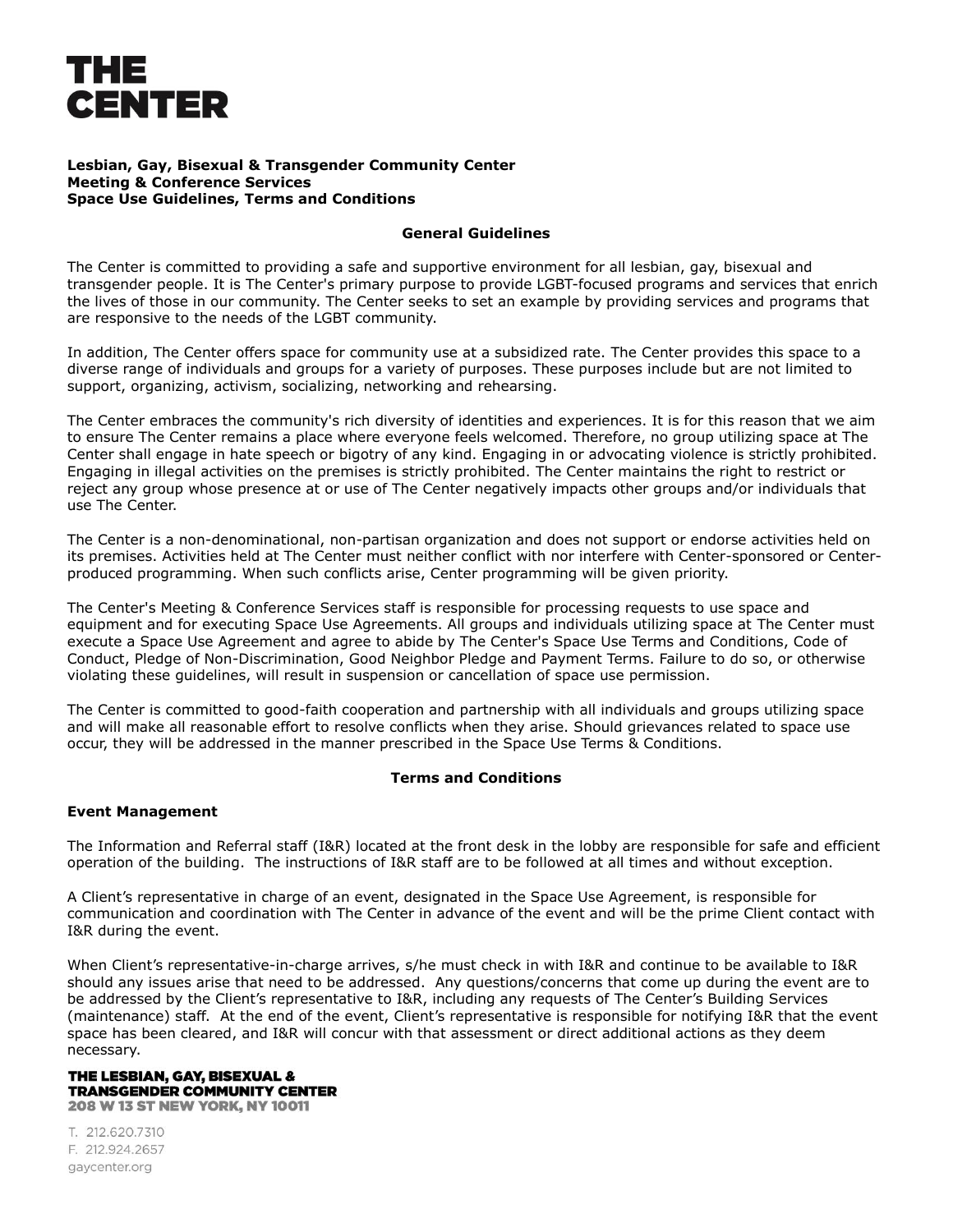# **Security**

The Center's Code of Conduct is posted in the lobby and throughout the building, and is attached at the end of this document. All visitors to The Center are expected to abide by these rules, and will be asked to leave the building if they do not. If anyone witnesses something that seems inappropriate in any way, s/he is expected to report it to I&R immediately.

Clients are responsible for maintaining order and control of members and guests before, during and after their events. If anyone associated with a Client's event becomes disruptive to the event or potentially disruptive to other people or events in the building and the Client is unable to get the person(s) to leave the event, the Client must contact I&R immediately; I&R staff will address the situation, determine its severity, and call the police if necessary.

I&R staff are responsible for monitoring the security of the building. Their instructions are to be followed at all times. If at any time a situation arises where the building must be evacuated, for a drill or in an emergency, Clients' representatives are responsible for assisting I&R to ensure that all persons attending events leave the building immediately.

# **Housekeeping**

It is the Client's responsibility to make sure its event concludes and the room is restored to its pre-event condition by the end of the time booked. It is important to book break down time.

Clients are responsible for the following:

- Place all trash and recyclables in designated receptacles. Note that separate blue receptacles are labeled for paper, and for aluminum, plastic and glass*.* Do not overload receptacles. If extra trash or recycling receptacles or bags are needed, inform I&R and they will alert the Building Services staff.
- Remove all literature, decorations, signs, etc. and discard unwanted items in the appropriate receptacles at the end of the event.
- Dispose of all liquids in bathroom sinks. Ask I&R to contact Building Services to escort you to the slop sink to dispose of leftover ice.
- Fold tables and chairs unless instructed by Center staff not to do so. They should be stacked against one wall.
- The Center cannot be held responsible for personal belongings. Do not leave belongings unattended at any time and remove all of them at the end of the event.
- Give any unclaimed personal belongings to I&R for lost-and-found. Found items are kept for three days and then discarded.
- Alert I&R when rented equipment is ready to be returned.
- Do not tamper with the building safety equipment, such as fire extinguishers, smoke detectors, light fixtures, and fuse boxes. Report any problems with such equipment to I&R immediately.
- If your room needs a temperature adjustment, alert I&R and they will make an adjustment if possible. Do not tamper with thermostats, and do not open windows.

## **Furniture and Equipment**

Almost every room at The Center comes equipped with approximately 30 chairs and two 5' rectangular tables. Additional chairs and tables are available for no charge. Other equipment is available for a fee. Requests for furniture and equipment must be made at least five business days before an event to the MCS department. No furniture or equipment booking is definite until confirmation has been received from MCS staff.

THE LESBIAN, GAY, BISEXUAL & **TRANSGENDER COMMUNITY CENTER 208 W 13 ST NEW YORK, NY 10011**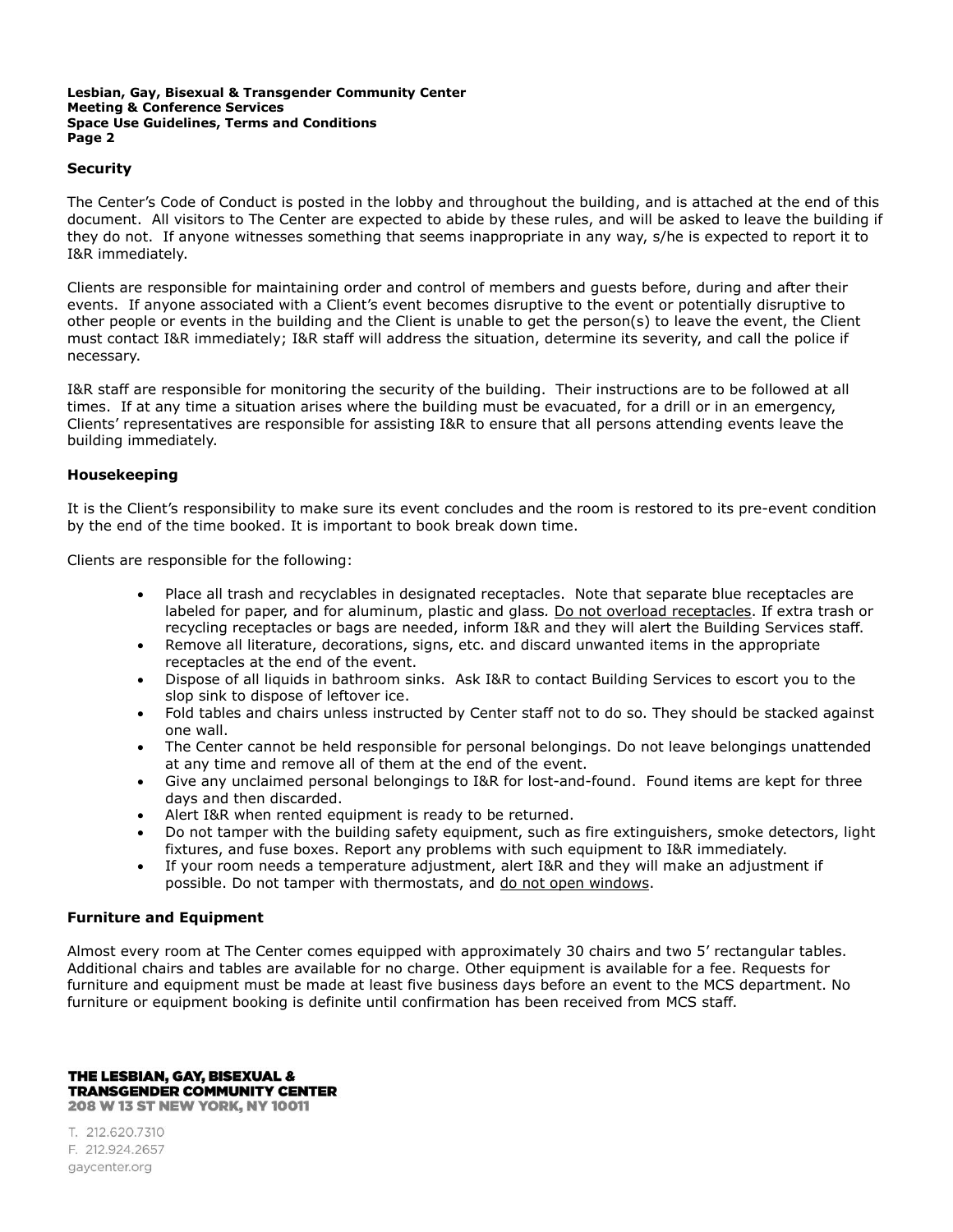A/V equipment that has been booked in advance will be set up in the room by the beginning of the scheduled set up time. Furniture will be placed in the room, but it will not be set up. Arrangements can be made in advance for tables and chairs to be set up in advance of an event, for a negotiated price depending on the extent of the set up.

Clients shall always exercise care in their use of The Center and its equipment. The Center reserves the right to charge a Client for repair or replacement of any equipment or furniture that is damaged or lost during the period it was rented to the Client.

Under no circumstances shall Clients remove or move furniture from or between meeting and event spaces and rooms.

# **Decorations**

All decorations must be approved by MCS staff in advance. No decorations may be attached to sprinkler pipes or light fixtures. Only painters tape may be used to affix decorations. At the end of the event, any balloons must be popped by the client within the room rented for the event, and disposed of in the garbage. Smoke/fog machines and confetti are prohibited. Open flames are prohibited; advance permission is required for use of contained votive candles.

# **Tobacco Free Environment**

Smoking and tobacco-chewing are not allowed within The Center's facility or on Center grounds including the garden and the sidewalk directly in front of the building.

# **Food and Beverages**

The Center does not provide catering services. Advance written permission is required for client-provided food and beverage service within meetings and events and may be subject to additional fees. Clients and are responsible for providing everything necessary for serving food and beverages, disposing of all unconsumed food and beverages at the end of their events and removing all related supplies, including any coffee urns or other equipment and materials. See *Housekeeping.*

## **Alcohol**

The Center requires all Clients who intend to serve alcohol on The Center's premises to obtain a NYS Liquor Authority Section 98 Caterers Special Event Permit and prepare a written Alcohol Service Plan. Please note Section 97 Beer and Wine Permits are not accepted. A valid permit along with the Alcohol Service Plan must be provided to The Center no fewer than seven (7) business days prior to the event date. The Center will accept or reject the permit and Alcohol Service Plan within two (2) business days of receipt. It is advised that Clients plan ahead to avoid last minute surprises.

Only the amounts and types of alcoholic beverages approved for your event may be served. Alcohol must be served, one drink at a time, only to persons who have been checked for proof of age, and must not be served to anyone who is intoxicated or disorderly. Clients must never provide alcohol to minors. Unused alcohol must be disposed of completely at the close of the event. All bartenders must be 21 years of age or older and must display ID to an I&R staff member before the start of the event.

The Center reserves the right to restrict or prohibit alcohol service at any time, with or without notice, and at The Center's sole discretion. This includes in the usual course of an event should Center staff determine The Center's alcohol policies have been violated, the provision of alcoholic beverages is improperly managed, or the presence or service of alcohol represents a safety concern. Alcoholic beverages must be consumed within the space where the event is being held and it is Client's responsibility to see that alcoholic beverages are not carried out of the room booked for Client's event.

#### THE LESBIAN, GAY, BISEXUAL & **TRANSGENDER COMMUNITY CENTER 208 W 13 ST NEW YORK, NY 10011**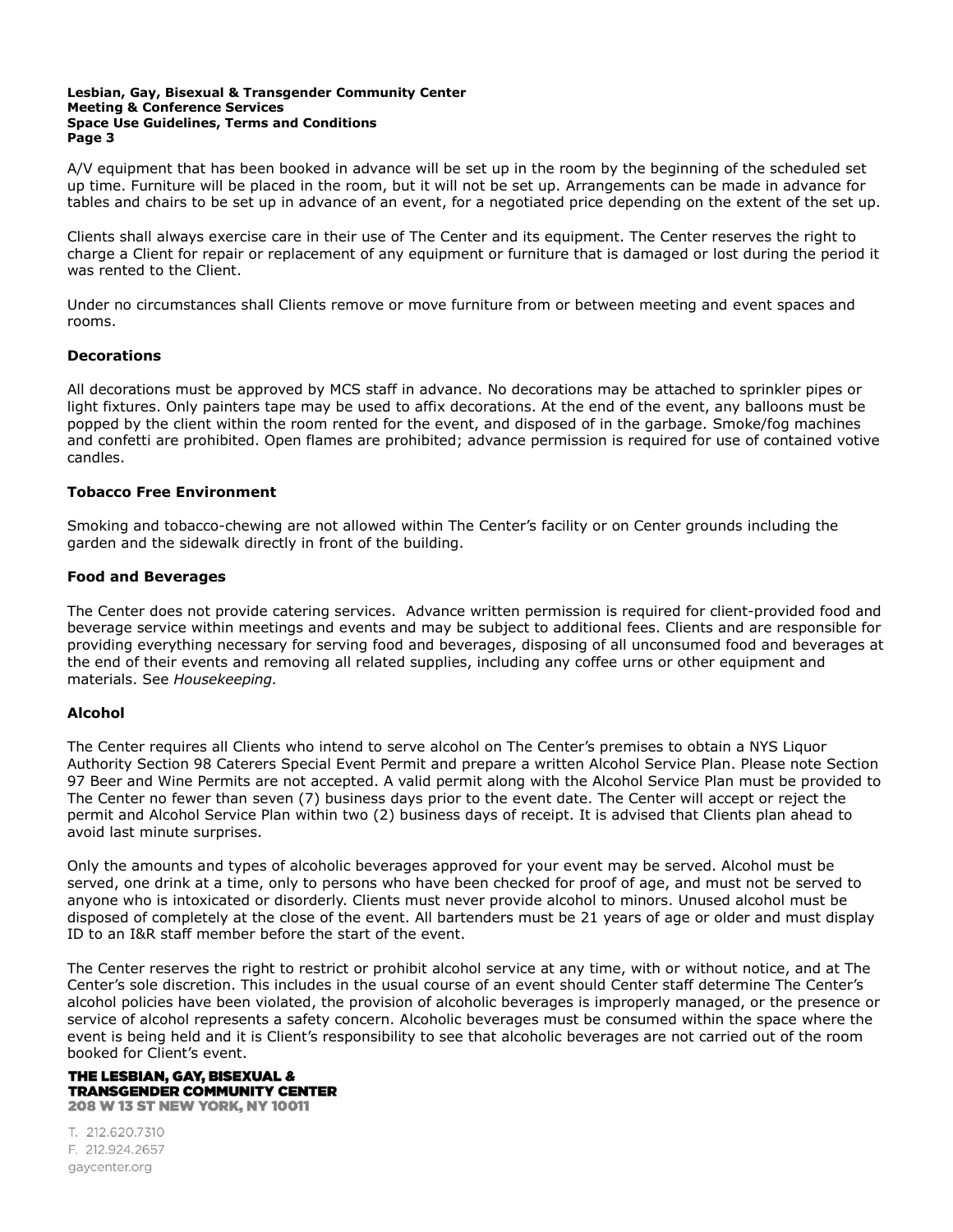# **Alcohol Service Plan**

The Center requires all Clients who intend to serve alcohol on The Center's premises to obtain a NYS Liquor Authority Section 98 Caterers Special Event Permit and prepare a written Alcohol Service Plan. The Alcohol Service Plan should be prepared and submitted by the Client Representative In-Charge and include expected/estimated attendance at the event; the availability of food and non-alcoholic beverages; the quantities and types of alcohol to be served; designated responsibility for monitoring of the drinking age; and the name, age and telephone number of bartenders and/or the caterer of record. The Center may request additional information on a case by case basis.

A valid permit along with the Alcohol Service Plan must be provided to The Center no fewer than seven (7) business days prior to the event date. The Center will accept or reject the permit and Alcohol Service Plan within two (2) business days of receipt. It is advised that Clients plan ahead to avoid last minute surprises.

## **Deliveries**

Clients must inform The Center in advance of the names of all persons or vendors making deliveries for events. Clients must make their own arrangements for paying for COD deliveries. The Center will not take responsibility for COD deliveries. Deliveries for which prior arrangements have not been made will not be accepted and The Center will not be liable in any way for the fact or subsequent consequences of a delivery not being accepted. The Center is not liable for early deliveries that are accepted and put in the meeting room assigned to the client before the client arrives. It is preferred that the client arrange for deliveries to arrive after they themselves have arrived.

## **Changes in Room Assignments**

It is part of The Center's mission to provide space to as many community groups and organizations as possible. To make best use of The Center's space, it is necessary on occasion to re-assign spaces and The Center reserves the right to make such re-assignments at any time and without notice. If possible, notice of re-assignments will be given in advance, but advance notice may not be possible. It is every Client's responsibility to check the daily schedule in the lobby to confirm room assignments. It is best not to include room numbers when advertising events.

## **Access to Premises**

Clients will have access to the space(s) designated for their events at the times established in the Space Use Agreements. If Clients require time before or after the event for preparations and clean-up, the prep/clean time must be booked in advance and will be included in calculating space-use fees. If, for its own convenience, The Center allows additional prep/clean time, Clients will not be charged for such time. Regardless of any extra prep/clean time The Center sets, Clients' access will be as established in their Space Use Agreements.

## **Fees and Deposits for Use of Space and Equipment**

The Center charges fees for use of space and equipment. Fees for space include time for preparations and cleanup (prep/clean time). The Center reserves the right to adjust fees at any time, including within and outside of an existing Space Use Agreement. Fees are published on gaycenter.org.

The Center requires fee deposits and payments as follows:

For one-time events under \$200, payment is required in full at the time of contract execution to confirm the reservation.

For one-time events over \$200, a 50% deposit payment is required at the time of contract execution to confirm the reservation. The balance is due no later than seven (7) days prior to the event date.

## THE LESBIAN, GAY, BISEXUAL & **TRANSGENDER COMMUNITY CENTER 208 W 13 ST NEW YORK, NY 10011**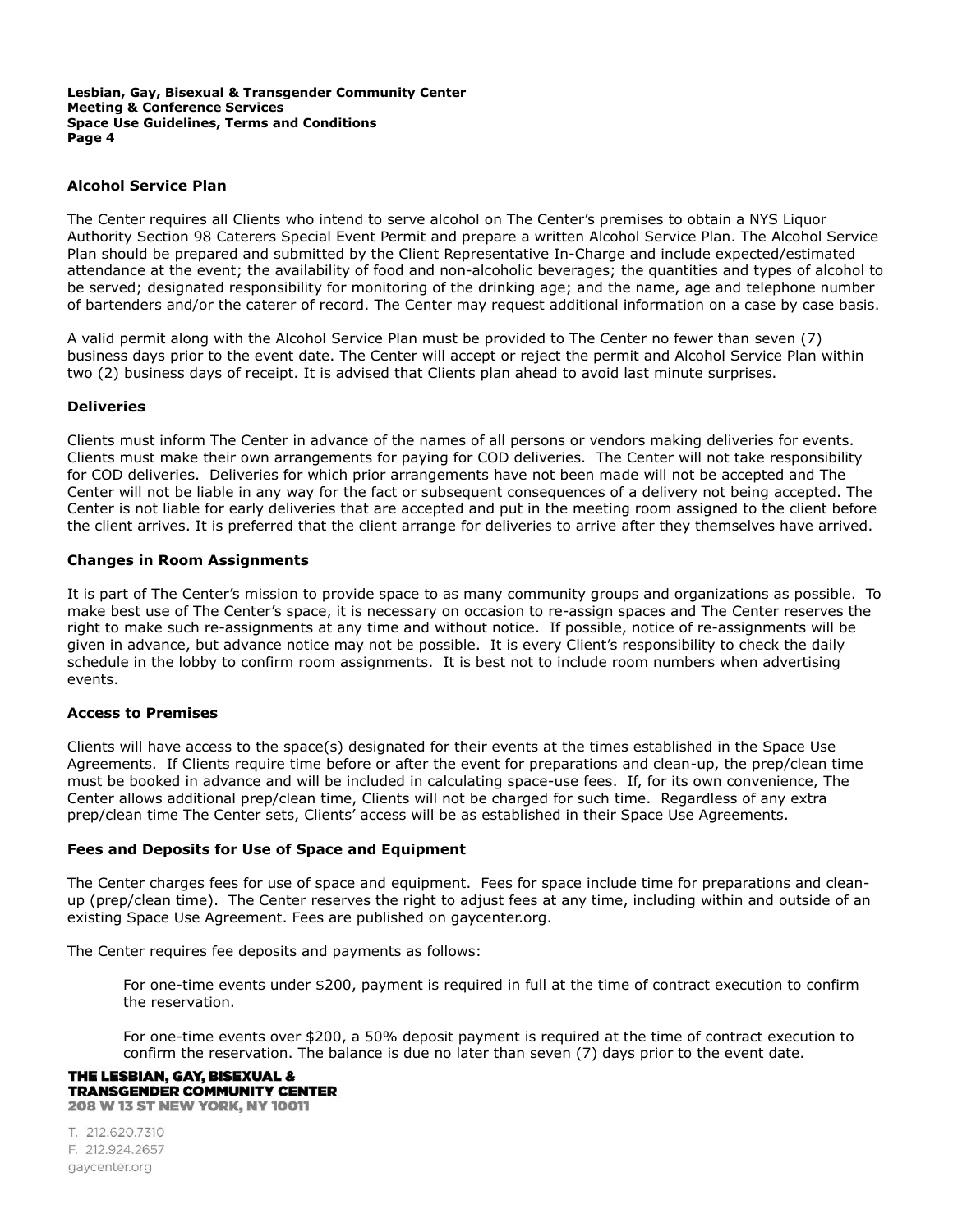For recurring events, full payment is due on or before the day of the meeting or event, or as determined within the Space Use Agreement.

All payments and deposits will be detailed in the Space Use Agreement. Any client obligation for payment of fees extends beyond the term of its Space Use Agreement until such time as all fees owed are paid. If any payment exceeds thirty (30) days past due, all future bookings by the subject Client will be suspended until all outstanding payments are received.

# **Payment Processing**

Payments may be made in cash, by check or money order payable to 'The Center', or by credit card.

Payments are accepted by mail and in-person pursuant to The Center's payment processing protocols. Speak with an MCS representative for additional payment processing information.

# **Cancellation Policy**

For one-time events cancelled by the Client:

All reservations are subject to a non-refundable 25% administrative fee.

A 75% refund will be provided for a cancellation made 30 or more days in advance of the scheduled event date.

A 50% refund will be provided for a cancellation made 15-29 days in advance of the scheduled event date.

No refund will be provided for a cancellation made 14 or less days prior to the event date.

For recurring meetings and events, a minimum of 72 hours' notice prior to the event start time is required; anything less than 72 hours' notice (or no notice) and the Client will be responsible for the regular, full rate.

## **Personnel Changes**

If a Client experiences significant personnel changes, especially in the prime contacts that have been provided to The Center in an active Space Use Agreement, the Client is responsible for notifying The Center of such changes immediately.

## **Listing in Center Publications**

All activities scheduled at The Center are eligible for listing in Center Listings, on The Center's website, and in The Center's email newsletter, provided that information is received by the appropriate deadlines.

Listings must be provided in written form to the MCS department by email to meetingspace@gaycenter.org, or by hand or mail if necessary. The Center, in its sole discretion, will select which listings to use in which media, if at all, and reserves the right to edit any listing.

## **Grievance Process and Appeal**

## **Complaints**

Complaints regarding any aspect of the Meeting & Conference Services reservation and/or space use experience should be addressed with the Events and Production Manager. All attempts should be made to

#### THE LESBIAN, GAY, BISEXUAL & **TRANSGENDER COMMUNITY CENTER 208 W 13 ST NEW YORK, NY 10011**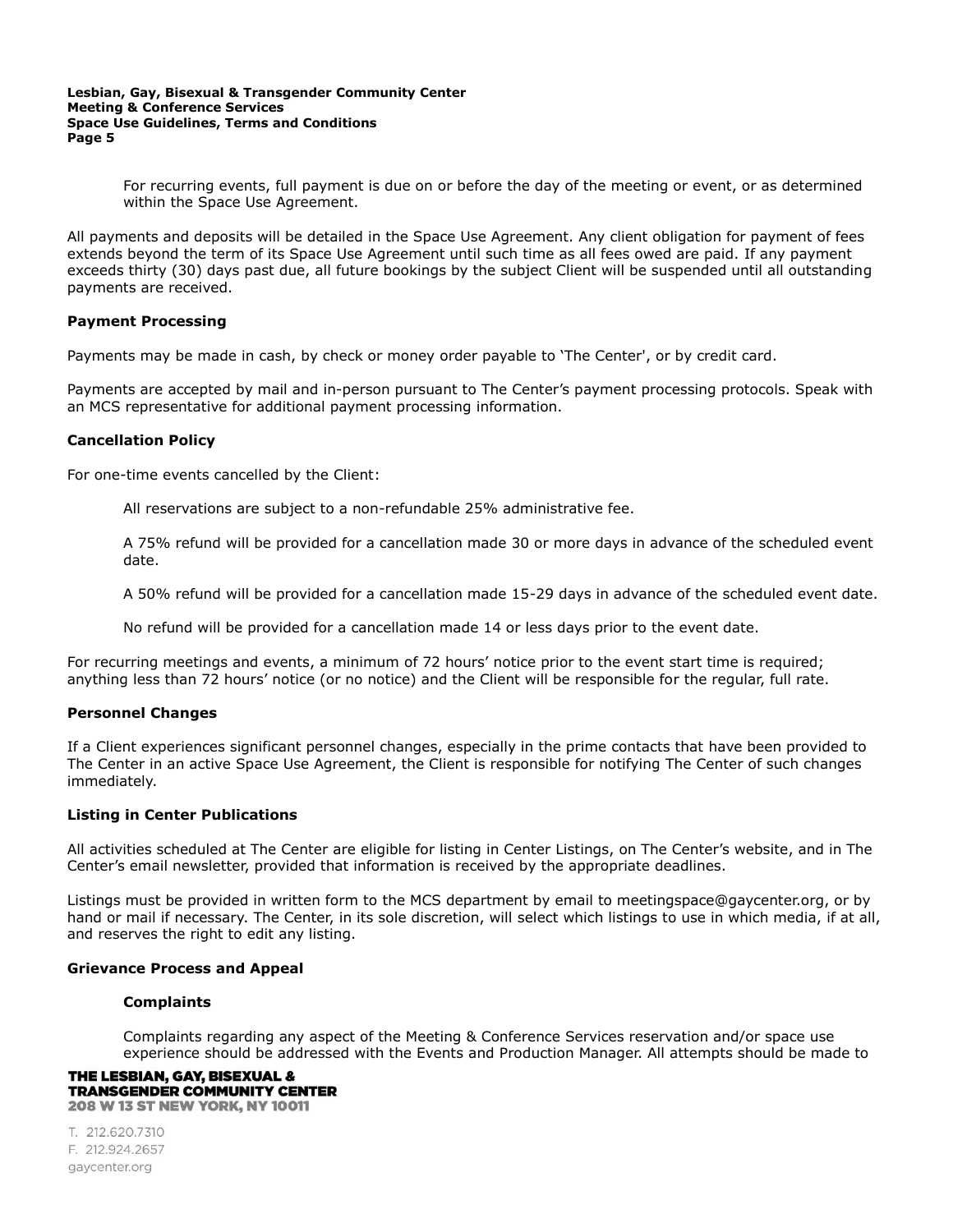resolve grievances at that level. If the problem cannot be resolved, a written complaint may be submitted to the Director of Operations. The Director will acknowledge receipt of the complaint, will investigate and make every effort to issue a verbal determination within two (2) weeks.

# **Appeal**

Appeals may be submitted in writing to the Chief Operating Officer not more than seven (7) days following the initial complaint determination. Written appeals must state the reasons why complainant believes the complaint procedure has not reached an appropriate resolution. The Chief Operating Officer will acknowledge receipt of the appeal, will investigate and make every effort to issue a written determination within two (2) weeks. That decision will be final.

# **Liability**

Clients entering into Space Use Agreements with The Center indemnify and hold harmless The Center and its agents and employees from any and all claims for damages or injuries to persons or property arising during the period covered in the Client's Space Use Agreement. In certain circumstances, and at the sole discretion of The Center, a Certificate of Insurance naming The Center as additional insured may be required as a condition of space provision.

## **Miscellaneous Provisions**

Clients will not permit any activity that will injure or deface The Center in any manner. This includes but is not limited to putting up nails, tacks, or screws without receiving permission from Center staff. Placement of all decorations shall be with the approval and supervision of MCS or I&R staff.

Clients agree that no portion of the sidewalks, entries, vestibules, halls, or ways of access to public utilities shall be obstructed by the Clients, their guests or used for any purpose other than for entering and exiting a room or the building.

Center employees (e.g. management, I&R or maintenance staff) have the right to enter any event at any time.

Clients that fail to comply with a Space Use Agreement or the instructions of Center staff will be penalized by being required to remit additional deposit monies for their next event, and/or not being permitted to book additional space, and/or forfeiting future uses of space which have already been booked.

The Center will not allow space to be used by any group which will undertake illegal activities within The Center. Clients agree to abide by, conform to, and comply with all of the applicable laws, rules, and regulations of the United States and the City and State of New York.

When an event effects The Center's regular hours of operation or requires additional staffing from The Center, the Client will be charged an appropriate fee, to be determined in advance of the event.

The Center cannot be responsible for equipment or property that is left or stored on its premises. Clients may not leave anything in The Center unless prior arrangements have been made in writing, and even when arrangements have been made, The Center assumes no responsibility of any kind for the subject items. The Center reserves the right to dispose of any property left on the premises after an event is concluded.

Clients may use space only for the purposes indicated in the Space Use Agreement. Any change must be approved in advance.

Clients agree that The Center shall not be liable for failure to provide physical properties and services in the event that such failure is caused by acts or regulations of public authorities, extreme weather, labor difficulties, strike,

#### THE LESBIAN, GAY, BISEXUAL & **TRANSGENDER COMMUNITY CENTER 208 W 13 ST NEW YORK, NY 10011**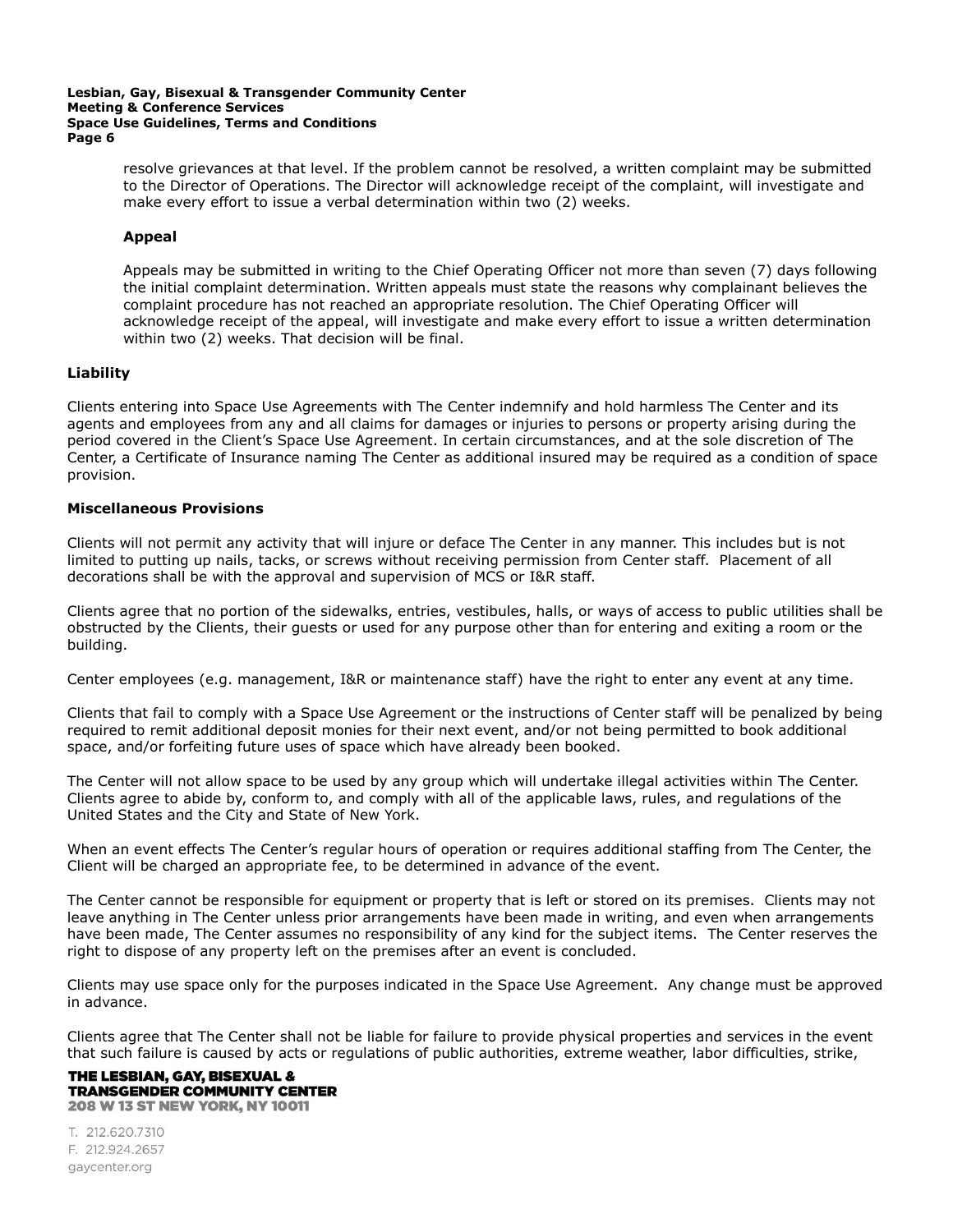epidemic, interruption or delay of transportation services, delays in construction schedules or any other cause beyond the control of The Center.

The Center retains the right to terminate any Space Use Agreement without prior notice if The Center determines that the Client in any way failed to adhere to the rules outlined in this document or any of its attachments. Furthermore, The Center reserves the right to cancel any future meetings or events already booked by or later requested by the same Client.

Use of The Center's name as a meeting site in publicity materials does not constitute an endorsement by The Center of the Client or the event.

Clients may not use The Center's logo in any promotional materials without permission from, and review and approval of the material by, The Center's Chief Operating Officer, Director of Communications or their written designate.

The Center will be held harmless for any and all damages and penalties arising from the improper use of copyrighted materials by any Client using space at The Center.

**Attachments** include *Code of Conduct, User Group Pledge of Non-Discrimination* and *Good Neighbor Pledge.*

#### THE LESBIAN, GAY, BISEXUAL & **TRANSGENDER COMMUNITY CENTER 208 W 13 ST NEW YORK, NY 10011**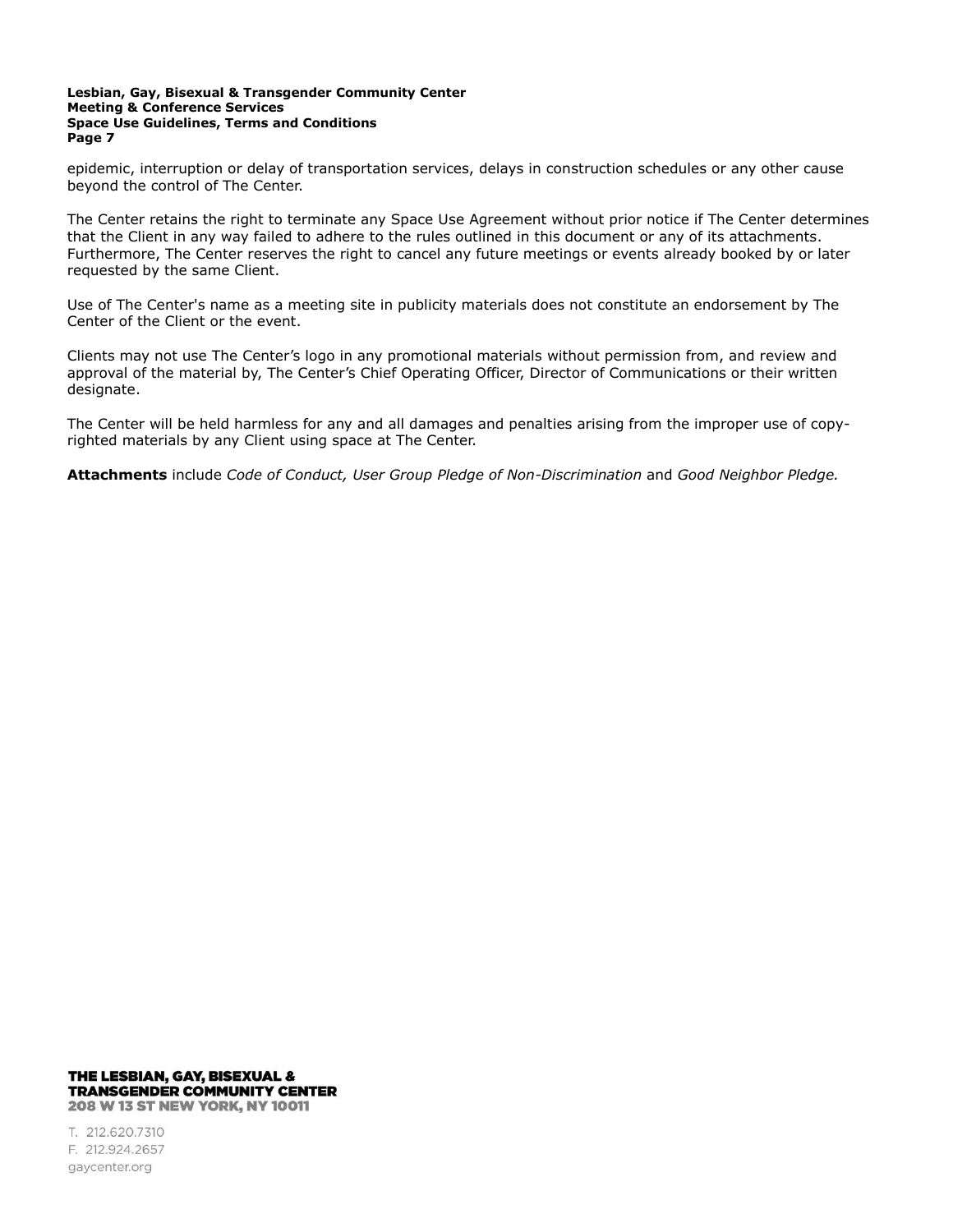## **Code of Conduct Attachment 1**

## **General Statement**

Everyone at The Center has the right to be treated with courtesy and respect, and the obligation to behave in a manner that is respectful and courteous and does not disrupt the operation of The Center and our staff offices in any way. Organizations that host events at The Center are responsible for monitoring and controlling the behavior of those attending their events.

#### **Prohibited Behavior**

Anyone engaging in any of the following behaviors will be asked to leave The Center for the day, and possibly be banned from the building.

- Possession, sale, or use of illegal substances
- Possession or use of weapons
- Sexual activity
- Public nudity
- Theft
- Vandalism
- Physical violence or threat of physical violence
- Any behavior that endangers the safety of any individual or group
- Distribution of alcohol to minors

#### **Unacceptable Behavior**

The following activities are against the rules of The Center. Engaging in them, particularly after being warned about them, could lead to being asked to leave for the day or potentially being banned from the building.

- Rude, discourteous, or raucous behavior
- Excessive "hanging out" when not attending a Center, SAGE or any other user group meeting or event
- Sexual harassment or inappropriate touching
- Use of CB radios, walkie-talkies, radios without headphones, or musical instruments
- Smoking
- Sleeping
- Leaving personal property unattended
- Sitting on the floor or staircases
- Use of electrical outlets without permission from the Information & Referral staff
- Removing furniture from meeting rooms
- Sexual or financial solicitation
- Use of inappropriate, discriminatory language
- Handing out non-Center literature inside the building
- Photographing or filming for other than personal purposes without permission

• Possession or consumption of alcoholic beverages unless served at an event and consumed in the space designated for the event

• Not following the direction of Information & Referral Staff

## **Enforcement**

The Center's Information and Referral staff (I&R) is responsible for the safe and proper operation of the building; their directions and instructions are to be followed at all times, and the police will be called to remove any person who does not obey these instructions. Anyone who feels they have been treated unreasonably by the I&R staff, or other Center staff, may make an appointment at a later time to speak with Rob Wheeler, Chief Operating Officer.

(initial) I have read and agree to abide by The Center's Code of Conduct.

## THE LESBIAN, GAY, BISEXUAL & **TRANSGENDER COMMUNITY CENTER** 208 W 13 ST NEW YORK, NY 10011